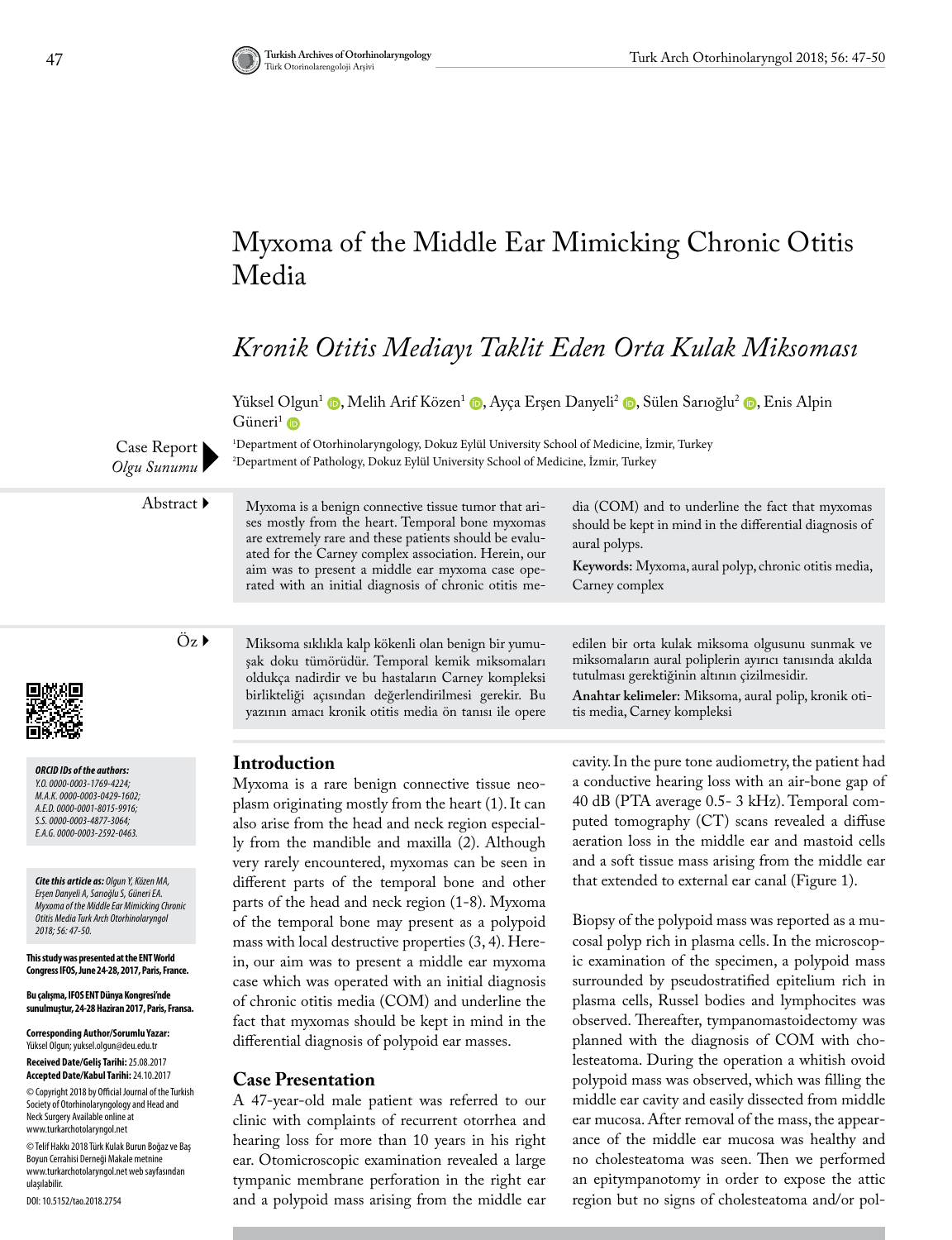

Figure 1. Preoperative coronal section temporal CT scan showing a soft tissue density in the middle ear cavity extending to the external ear canal



Figure 2. Beneath the respiratory type epithelium, rare benign stellar cells and inflammatory cells are readily seen (H&E, original magnification X40)



Figure 3. Beneath the respiratory type epithelium, rare benign stellar cells and inflammatory cells are readily seen (H&E, original magnification X10)

ypoid mass were seen. Malleus and stapes were intact, but the lenticular process of incus was eroded (Austin Kartush classification type A). The defect between the incus and stapes head was reconstructed by using glass ionomer bone cement, and a cartilage island tympanoplasty was performed.



Figure 4. The stellar cells show strong S100 positivity (immunohistochemistry; S100) (magnification X20)



Figure 5. Few cells exhibit Ki67 immunoreactivity (low proliferative activity) (immunohistochemistry; Ki67) (original magnification X20)

Microscopic examination revealed submucosal S100 positive, EMA, CD34, synaptophysin, CD56, CD57, GFAP, P53 negative spindle or stellate cells observed in a myxoid matrix. The ki-67 proliferative activity was quite low (Figure 2-5). With these pathologic features, the final evaluation of the polypoid mass was reported as myxoma. The patient consulted with Cardiology, Endocrinology and Dermatology departments and was evaluated for the Carney complex. Echocardiograpy, thyroid and scrotal ultrasonography, abdomen CT, hypophysis magnetic resonance imaging (MRI) studies were completed and their results were all normal with the exception of a non-functional pituitary microadenoma, which was eight mm in diameter. Eventually it was concluded that the patient did not have Carney complex.

Our preoperative clinical diagnosis was COM with cholesteatoma due to the existence of a non-specific polypoid mass in the middle ear and a history of recurrent otorrhea. In preoperative CT scans of the patient, some soft tissue density and aeration loss was observed in mastoid cells, but as our initial diagnosis was chronic otitis media and we did not observe any signs of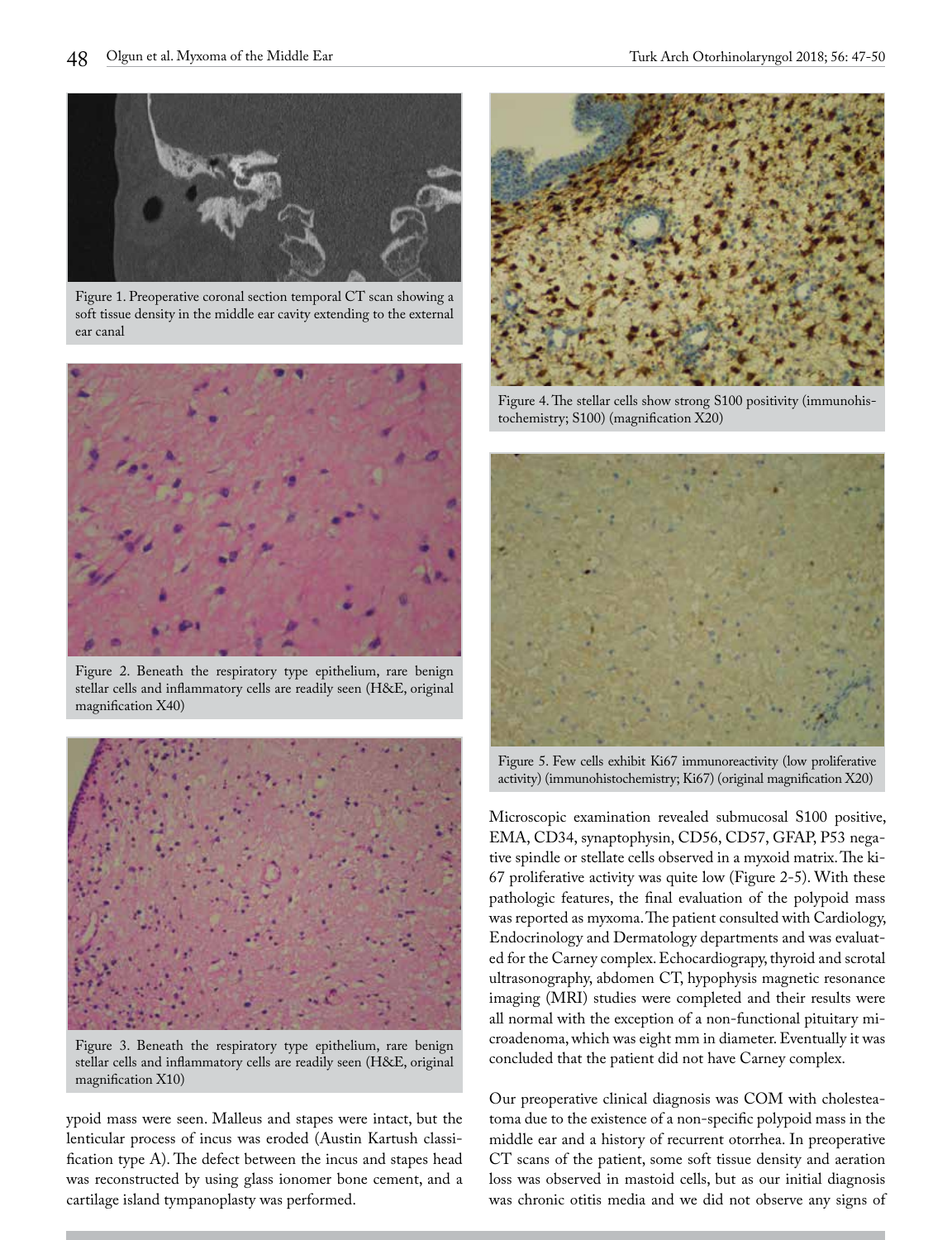cholesteatoma in the middle ear cavity and attic region after clearance of the polypoid mass, we did not explore the mastoid region. However, the biopsy of the polypoid mass was resulted as myxoma. For this reason, we decided to explore the middle ear and mastoid cavity in order to rule out any residual tumor as soon as possible and investigate the patient for possible Carney complex association. Temporal magnetic resonance imaging was completed at the second postoperative month, which revealed some loss of aeration in the mastoid cells. Then a canal wall up mastoidectomy was performed as a second look, but we did not observe any signs of residual tumor in mastoid cells and middle ear cavity. No signs of recurrence were seen after a follow-up period of 17 months, and the patient's postoperative pure tone audiometry result was normal. Written informed consent was obtained from the patient prior to redaction of this manuscript.

### **Discussion**

Myxomas are rare benign tumors arising mostly from the connective tissues of the heart. The head and neck region, mandible and maxilla (2, 3) are the most common sites of involvement. However, they may arise from different parts of the temporal bone such as the ear lobule, external auditory canal, or middle ear (1, 4, 7)**.**

Myxomas of the temporal bone may have local destructive properties causing otorrhea, hearing loss, headache and facial palsy depending on the site of involvement (1, 3, 7). Surgery is considered as the first choice of treatment, because the myxomas are not radiosensitive (4, 8). Although we did not observe any local destructive properties in the CT scan, we noted an erosion in the lenticular process of incus intraoperatively and we reconstructed this defect using bone cement.

Temporal bone myxomas may be related to the Carney complex in some cases, characterized by various cardiac and cutaneous myxomas, melanotic schwannomas, endocrine tumors and cutaneous pigmentary manifestations (1-3, 7). Carney complex is inherited autosomal dominantly and PRKAR1A gene mutations or deletions are seen in patients (3). Early detection of cardiac myxomas is mandatory because they may lead to fatal conditions such as cardiac embolisms. Our case was a healthy male patient without any history of possible cardiac involvement but it was consulted with Cardiology, Endocrinology and Dermatology departments, eventually ruling out of existence of a Carney complex.

Aural polyps are mostly encountered with chronic suppurative otitis media. In a study conducted on 42 patients with aural polyps, 88% of the cases were related to tubotympanic otitis media, but in 12% of the cases cholesteatoma was the underlying pathology (9). However, it should be kept in mind that aural polyps may be related to serious pathologies other than COM as seen in our case. Xenellis et al. (10) reported that, among the patients they operated on with an initial diagnosis of COM and with a polypoid mass in the external ear canal, cholesteatoma was the main pathology in the majority of the cases (86.7%). However, other lesions like glomus tumor, melanoma, mucosal

adenoma, fibrous dysplasia, squamous cell carcinoma, adenoma of the endolymphatic sac, encephalocele, and tuberculosis were reported in the remaining patients. Solitary middle ear myxoma is extremely rare with only a few cases described in the literature (2, 4, 5, 7). Due to its morphological characteristics (polypoid mass) and symptoms such as hearing loss, recurrent otorrhea, and facial palsy it could easily be misdiagnosed clinically as a case of COM.

#### **Conclusion**

Myxomas should be kept in mind in the differential diagnosis of patients with aural polyps. Besides, all patients diagnosed with myxomas should also be evaluated for the possible association of the Carney complex.

**Informed Consent:** Written informed consent was obtained from patient who participated in this study.

Peer-review: Externally peer-reviewed.

**Author Contributions:** Concept - Y.O., A.E.D., M.A.K., E.A.G., S.S.; Design - Y.O., A.E.D., M.A.K., E.A.G., S.S.; Supervision -E.A.G., S.S., Y.O., A.E.D, M.A.K; Resource - A.E.D., S.S., Y.O.; Materials - Y.O., A.E.D., S.S.; Data Collection and/or Processing - Y.O., M.A.K.; Analysis and/or Interpretation - Y.O.; Literature Search - Y.O., M.A.K.; Writing - Y.O.; Critical Reviews - E.A.G., S.S.

**Conflict of Interest:** No conflict of interest was declared by the authors.

**Financial Disclosure:** The authors declared that this study has received no financial support.

**Hasta Onamı:** Yazılı hasta onamı bu çalışmaya katılan hastadan alınmıştır.

**Hakem Değerlendirmesi:** Dış bağımsız.

**Yazar Katkıları: :** Fikir - Y.O., A.E.D., M.A.K., E.A.G, S.S.; Tasarım - Y.O., A.E.D., M.A.K., E.A.G., S.S.; Denetleme -E.A.G., S.S., Y.O., A.E.D., M.A.K.; Kaynaklar - A.E.D., S.S., Y.O.; Gereçler - Y.O., A.E.D., S.S.; Veri Toplanması ve/veya İşlemesi - Y.O., M.A.K.; Analiz ve/veya Yorum - Y.O.; Literatür taraması - Y.O., M.A.K.; Yazıyı yazan - Y.O.; Eleştirel inceleme - E.A.G., S.S.

**Çıkar Çatışması:** Yazarlar çıkar çatışması bildirmemişlerdir.

**Finansal Destek:** Yazarlar bu çalışma için finansal destek almadıklarını beyan etmişlerdir.

#### **References**

- 1. Lee DH, Jeong SH, Kim H, Shin E. Isolated myxoma in the external auditory canal of a 10 year old girl. J Int Adv Otol 2015; 11: 264-6. **[\[CrossRef \]](https://doi.org/10.5152/iao.2015.1555)**
- 2. Hsieh DL, Tseng HM, Young YH. Audiovestibular evolution in a patient undergoing surgical resection of a temporal bone myxoma. Eur Arch Otorhinolaryngol 2006; 263: 614-7. **[\[CrossRef \]](https://doi.org/10.1007/s00405-006-0039-5)**
- 3. Shadfar S, Scanga L, Dodd L, Buchman CA. Isolated myxoma of the external auditory canal. Laryngoscope 2014; 124: 1220-2 **[\[CrossRef\]](https://doi.org/10.1002/lary.24392)**